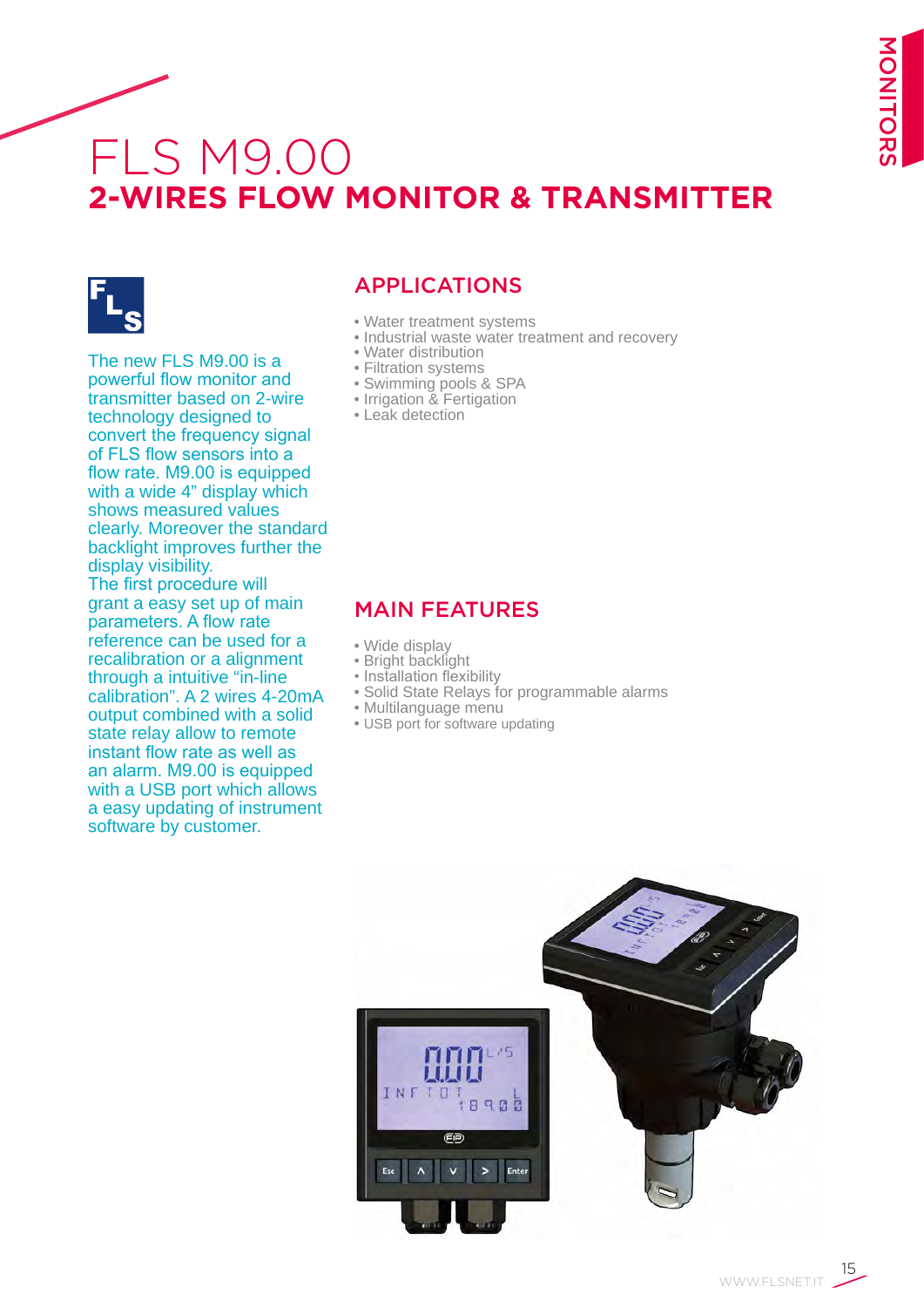## TECHNICAL DATA

#### General

- Associated flow sensor: FLS hall effect paddlewheel (freq. output), FLS reed ULF
- Materials:
- Case: ABS
- Display window: PC
- Panel & Wall gasket: silicone rubber
- Keypad: 5-button silicone rubber
- Display
- transflective technology
- backlight version: mono colour
- backlight activation: available without analog output activation
- Update rate: 1 second
- Enclosure: IP65 front
- Flow input Range (frequency): 0.5 to 500 Hz
- Flow input accuracy: 0,5%

#### Electrical

- Supply Voltage: 12 to 24 VDC ± 10% regulated
- Max Power Consumption: <20mA (Backlight OFF); <30mA (Backlight ON)
- Backlight is available with power supply >= 12 VDC
- FLS hall effect flow Sensor power:
- 3,8 VDC @ < 20 mA
- Optically isolated from current loop
- Short circuit protected
- 1\*Current output (Not available with backlight ON):
- 4…20 mA, isolated, fully adjustable and reversible
- Max loop impedance: 150Ω @ 12 VDC, 600Ω @ 24
- VDC
- Solid-State relay output:

## WIRING CONNECTIONS

**Rear Terminal View**



- User selectable as MIN alarm, MAX alarm, Pulse Out,
- Window alarm, Off
- Optically isolated, 50 mA MAX sink, 24 VAC/VDC MAX pull-up voltage
- Max pulse/min: 300
- Hysteresis: User selectable

#### Environmental

- Operating temperature: -10 to +70°C (+14 to +158° F)
- Storage temperature: -30 to +80°C (-22 to 176°F)
- Relative humidity: 0 to 95% not condensing

#### Standards & Approvals

- Manufactured under ISO 9001
- Manufactured under ISO 14001
- CE
- RoHS Compliant • EAC
- FDA on request for paddlewheel in C-PVC/EPDM, PVDF/EPDM, SS316L/EPDM.